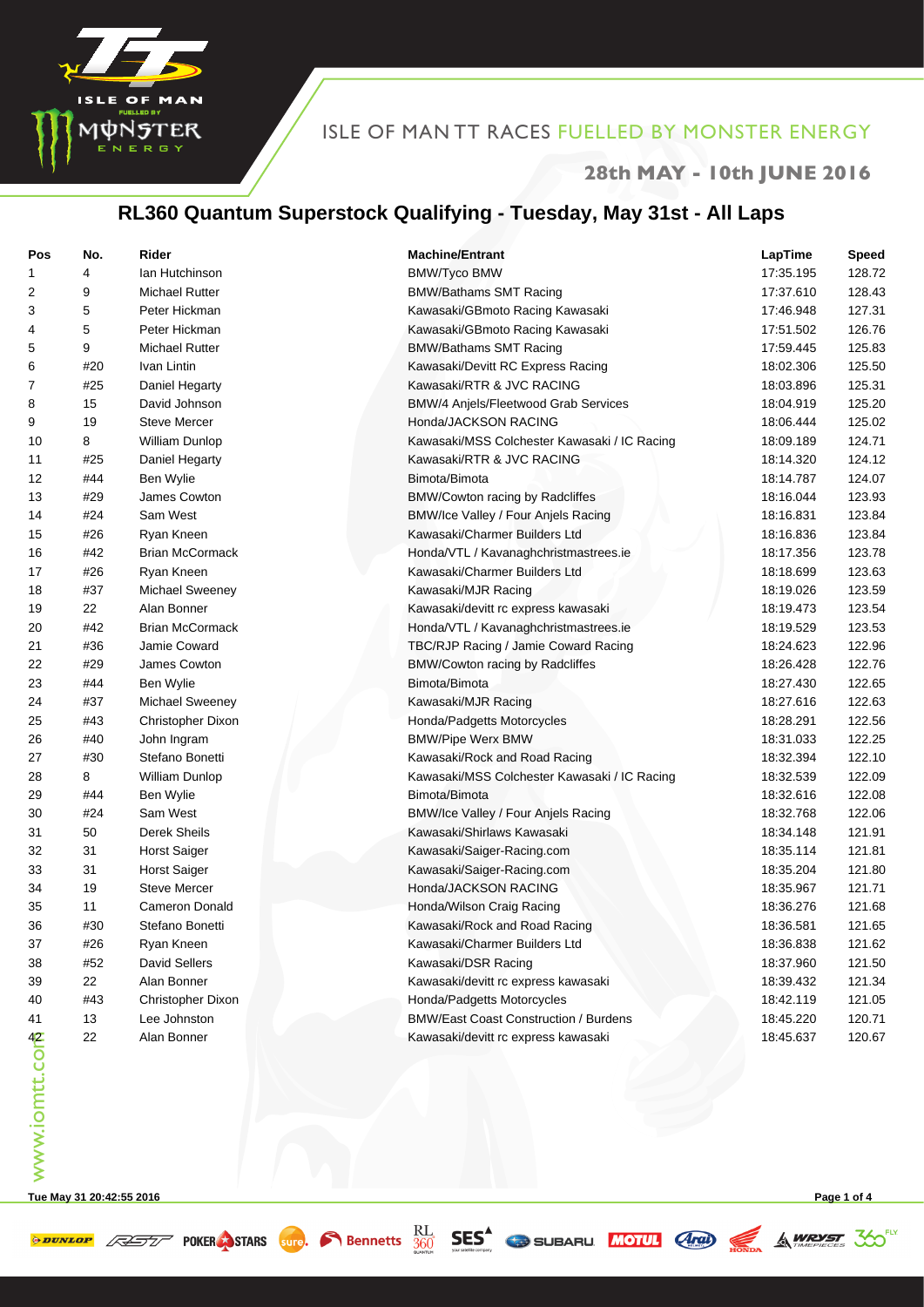

#### **28th MAY - 10th JUNE 2016**

# **RL360 Quantum Superstock Qualifying - Tuesday, May 31st - All Laps**

| Pos           | No.            | Rider                              | <b>Machine/Entrant</b>                         | LapTime   | <b>Speed</b>     |
|---------------|----------------|------------------------------------|------------------------------------------------|-----------|------------------|
| 43            | 32             | <b>Mark Miller</b>                 | <b>EBR/Splitlath EBR</b>                       | 18:48.028 | 120.41           |
| 44            | #33            | Robert Barber                      | Yamaha/The Validation Centre                   | 18:49.272 | 120.28           |
| 45            | #49            | Derek McGee                        | <b>BMW/NW Racing</b>                           | 18:49.874 | 120.22           |
| 46            | #52            | David Sellers                      | Kawasaki/DSR Racing                            | 18:50.133 | 120.19           |
| 47            | #34            | Davy Morgan                        | Honda/Bumblebee Barn / Magic Bullet Motorsport | 18:50.533 | 120.15           |
| 48            | #63            | Dominic Herbertson                 | BMW/WH racing                                  | 18:50.715 | 120.13           |
| 49            | #47            | Mark Parrett                       | BMW/C & C Ltd IOM                              | 18:51.173 | 120.08           |
| 50            | #20            | Ivan Lintin                        | Kawasaki/Devitt RC Express Racing              | 18:51.212 | 120.07           |
| 51            | 11             | <b>Cameron Donald</b>              | Honda/Wilson Craig Racing                      | 18:52.649 | 119.92           |
| 52            | 18             | Martin Jessopp                     | <b>BMW/Riders Motorcycles BMW</b>              | 18:52.918 | 119.89           |
| 53            | #40            | John Ingram                        | <b>BMW/Pipe Werx BMW</b>                       | 18:53.877 | 119.79           |
| 54            | #33            | Robert Barber                      | Yamaha/The Validation Centre                   | 18:53.909 | 119.79           |
| 55            | 38             | Paul Shoesmith                     | <b>BMW/Ice Valley Four Anjels</b>              | 18:53.993 | 119.78           |
| 56            | $\overline{7}$ | Gary Johnson                       | BMW/Team Penz13.com BMW Motorrad Motorsport    | 18:54.419 | 119.73           |
| 57            | #49            | Derek McGee                        | <b>BMW/NW Racing</b>                           | 18:56.337 | 119.53           |
| 58            | #55            | Michael Russell                    | Honda/RAF Careers                              | 18:57.766 | 119.38           |
| 59            | #81            | Jim Hodson                         | <b>BMW/JGH Racing/CRUK</b>                     | 18:59.854 | 119.16           |
| 60            | #54            | Steve Heneghan                     | <b>BMW/Reactive Parts</b>                      | 19:02.337 | 118.90           |
| 61            | #86            | Hudson Kennaugh                    | BMW/RST / Spoor-Tech                           | 19:03.488 | 118.78           |
| 62            | #81            | Jim Hodson                         | <b>BMW/JGH Racing/CRUK</b>                     | 19:04.143 | 118.72           |
| 63            | #52            | David Sellers                      | Kawasaki/DSR Racing                            | 19:04.240 | 118.71           |
| 64            | #39            | lan Pattinson                      | <b>BMW/Weardale Racing Ltd</b>                 | 19:04.665 | 118.66           |
| 65            | #54            | Steve Heneghan                     | <b>BMW/Reactive Parts</b>                      | 19:05.876 | 118.54           |
| 66            | #67            | David Hewson                       | <b>BMW/Obsession Engineering</b>               | 19:06.831 | 118.44           |
| 67            | #47            | Mark Parrett                       | BMW/C & C Ltd IOM                              | 19:06.978 | 118.42           |
| 68            | #34            | Davy Morgan                        | Honda/Bumblebee Barn / Magic Bullet Motorsport | 19:07.590 | 118.36           |
| 69            | #64            | Danny Webb                         | BMW/Team Penz13.com BMW Motorrad Motorsport.   | 19:08.194 | 118.30           |
| 70            | #67            | David Hewson                       | <b>BMW/Obsession Engineering</b>               | 19:08.880 | 118.23           |
| 71            | #39            | lan Pattinson                      | <b>BMW/Weardale Racing Ltd</b>                 | 19:09.247 | 118.19           |
| 72            | 32             | <b>Mark Miller</b>                 | <b>EBR/Splitlath EBR</b>                       | 19:12.460 | 117.86           |
| 73            | #56            | <b>Allann Venter</b>               | Honda/Top Gun Racing                           | 19:12.943 | 117.81           |
| 74            | #54            | Steve Heneghan                     | <b>BMW/Reactive Parts</b>                      | 19:13.500 | 117.75           |
| 75            | #64            | Danny Webb                         | BMW/Team Penz13.com BMW Motorrad Motorsport.   | 19:14.473 | 117.65           |
| 76            | #63            | Dominic Herbertson                 | <b>BMW/WH</b> racing                           | 19:15.350 | 117.56           |
| 77            | #70            | Mark Goodings                      | Kawasaki/Team York Suzuki / PMH Promotions     | 19:16.326 | 117.47           |
| 78            | #39            | lan Pattinson                      | <b>BMW/Weardale Racing Ltd</b>                 | 19:18.742 | 117.22           |
| 79            | #56            | Allann Venter                      | Honda/Top Gun Racing                           | 19:19.556 | 117.14           |
| 80            | #78            | Alan Connor                        | Suzuki/Huws/Connor Racing                      | 19:21.624 | 116.93           |
| 81            | #69            | <b>Brandon Cretu</b>               | Bimota/Bimota                                  | 19:22.646 | 116.83           |
|               | #70            |                                    | Kawasaki/Team York Suzuki / PMH Promotions     | 19:25.120 |                  |
| 82            | #75            | Mark Goodings                      | <b>BMW/Green Ant Racing</b>                    | 19:25.923 | 116.58           |
| 83            |                | Anthony Redmond<br>Hudson Kennaugh |                                                |           | 116.50<br>116.48 |
| www.iomtt.com | #86            |                                    | BMW/RST / Spoor-Tech                           | 19:26.155 |                  |
|               |                |                                    |                                                |           |                  |

**Tue May 31 20:42:55 2016 Page 2 of 4**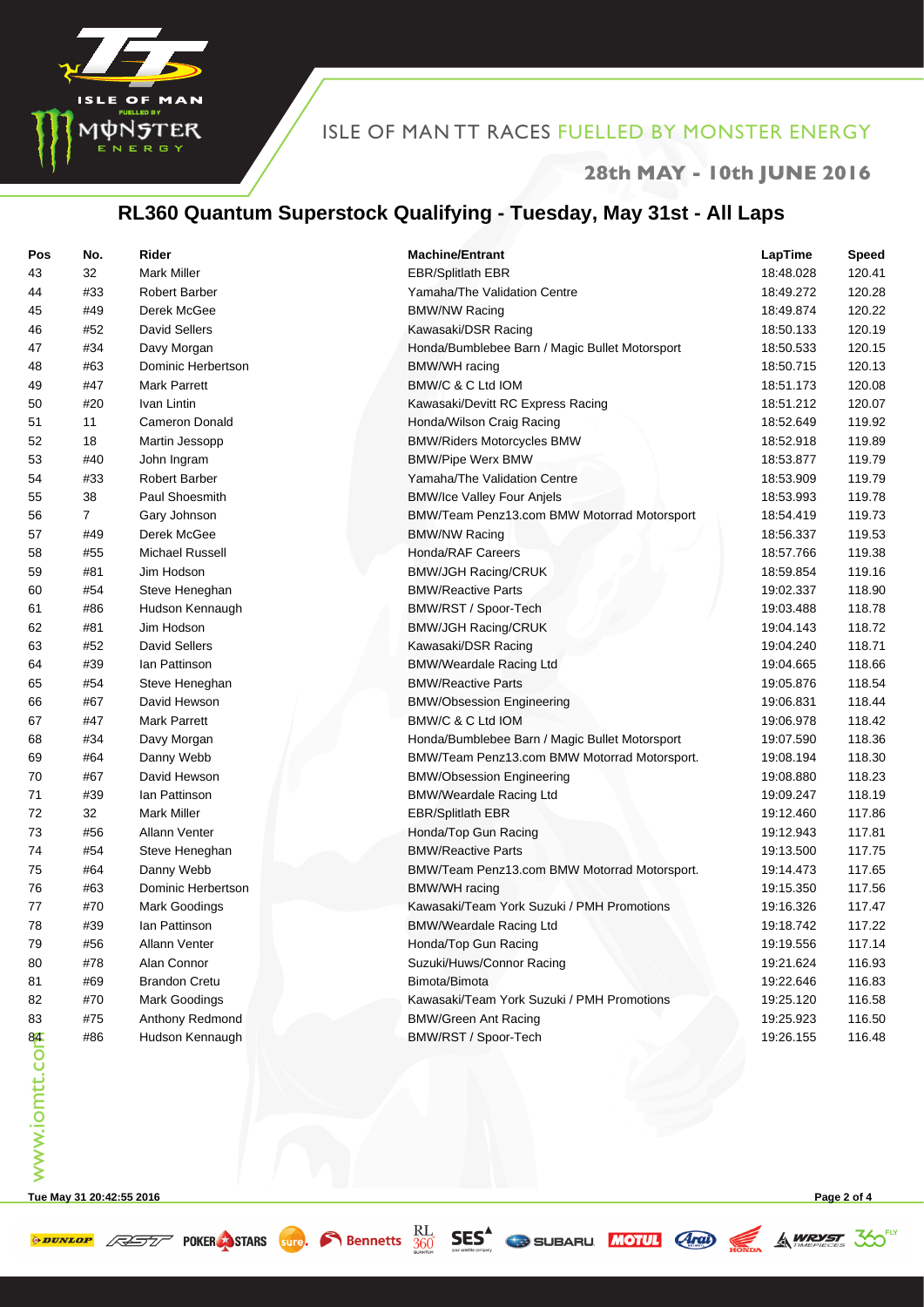

#### **28th MAY - 10th JUNE 2016**

# **RL360 Quantum Superstock Qualifying - Tuesday, May 31st - All Laps**

| Pos                        | No. | Rider                  | <b>Machine/Entrant</b>                       | LapTime   | <b>Speed</b> |
|----------------------------|-----|------------------------|----------------------------------------------|-----------|--------------|
| 85                         | #78 | Alan Connor            | Suzuki/Huws/Connor Racing                    | 19:27.701 | 116.32       |
| 86                         | #77 | <b>Xavier Denis</b>    | Kawasaki/Optimark Road Racing Team           | 19:28.374 | 116.25       |
| 87                         | 7   | Gary Johnson           | BMW/Team Penz13.com BMW Motorrad Motorsport  | 19:28.500 | 116.24       |
| 88                         | #80 | Julien Toniutti        | Yamaha/Optimark Road Racing Team             | 19:29.043 | 116.19       |
| 89                         | #79 | <b>Frank Gallagher</b> | Kawasaki/Zest Legal/Frankie G Racing         | 19:29.864 | 116.11       |
| 90                         | #85 | <b>Craig Neve</b>      | Kawasaki/Callmac Flexi Hydraulic Racing      | 19:31.820 | 115.91       |
| 91                         | #78 | Alan Connor            | Suzuki/Huws/Connor Racing                    | 19:33.651 | 115.73       |
| 92                         | #69 | <b>Brandon Cretu</b>   | Bimota/Bimota                                | 19:35.894 | 115.51       |
| 93                         | #80 | Julien Toniutti        | Yamaha/Optimark Road Racing Team             | 19:36.335 | 115.47       |
| 94                         | #70 | <b>Mark Goodings</b>   | Kawasaki/Team York Suzuki / PMH Promotions   | 19:39.010 | 115.21       |
| 95                         | #80 | Julien Toniutti        | Yamaha/Optimark Road Racing Team             | 19:40.200 | 115.09       |
| 96                         | #88 | Jochem van den Hoek*   | Kawasaki/Performance Racing Achterhoek       | 19:40.546 | 115.06       |
| 97                         | #77 | Xavier Denis           | Kawasaki/Optimark Road Racing Team           | 19:41.366 | 114.98       |
| 98                         | #59 | Eric Wilson            | <b>BMW/PRB Econoloft Racing</b>              | 19:41.378 | 114.97       |
| 99                         | #78 | Alan Connor            | Suzuki/Huws/Connor Racing                    | 19:42.251 | 114.89       |
| 100                        | #86 | Hudson Kennaugh        | BMW/RST / Spoor-Tech                         | 19:42.782 | 114.84       |
| 101                        | #59 | Eric Wilson            | <b>BMW/PRB Econoloft Racing</b>              | 19:43.931 | 114.73       |
| 102                        | #59 | Eric Wilson            | <b>BMW/PRB Econoloft Racing</b>              | 19:48.933 | 114.24       |
| 103                        | #53 | <b>Andrew Soar</b>     | Suzuki/Pete Stacey                           | 19:52.374 | 113.91       |
| 104                        | #85 | <b>Craig Neve</b>      | Kawasaki/Callmac Flexi Hydraulic Racing      | 19:55.344 | 113.63       |
| 105                        | #93 | Seamus Elliott*        | Kawasaki/ThePeoplesBike.com                  | 20:00.981 | 113.10       |
| 106                        | #88 | Jochem van den Hoek*   | Kawasaki/Performance Racing Achterhoek       | 20:02.086 | 112.99       |
| 107                        | #88 | Jochem van den Hoek*   | Kawasaki/Performance Racing Achterhoek       | 20:02.304 | 112.97       |
| 108                        | #79 | <b>Frank Gallagher</b> | Kawasaki/Zest Legal/Frankie G Racing         | 20:04.562 | 112.76       |
| 109                        | #61 | George Spence          | Honda/Dod Spence Racing                      | 20:05.423 | 112.68       |
| 110                        | #90 | Alessandro Polita*     | BMW/Penz 13 Racing                           | 20:13.576 | 111.92       |
| 111                        | #93 | Seamus Elliott*        | Kawasaki/ThePeoplesBike.com                  | 20:17.907 | 111.53       |
| 112                        | #84 | Richard McLoughlin     | Kawasaki/ABTECH PRECISION / BRESLIN AUTOBODY | 20:23.941 | 110.98       |
| 113                        | #84 | Richard McLoughlin     | Kawasaki/ABTECH PRECISION / BRESLIN AUTOBODY | 20:25.383 | 110.85       |
| 114                        | #63 | Dominic Herbertson     | <b>BMW/WH</b> racing                         | 20:32.098 | 110.24       |
| 115                        | #93 | Seamus Elliott*        | Kawasaki/ThePeoplesBike.com                  | 20:32.151 | 110.24       |
| 116                        | #90 | Alessandro Polita*     | BMW/Penz 13 Racing                           | 20:35.421 | 109.94       |
| 117                        | #90 | Alessandro Polita*     | BMW/Penz 13 Racing                           | 20:35.793 | 109.91       |
| 118                        | #61 | George Spence          | Honda/Dod Spence Racing                      | 20:37.133 | 109.79       |
| 119                        | #88 | Jochem van den Hoek*   | Kawasaki/Performance Racing Achterhoek       | 20:38.755 | 109.65       |
| 120                        | #92 | Andre Pires*           | Suzuki/AP Racing / Incortcar                 | 20:44.851 | 109.11       |
| 121                        | #87 | Forest Dunn*           | Kawasaki/Forest Dunn Racing                  | 20:45.016 | 109.10       |
| 122                        | #93 | Seamus Elliott*        | Kawasaki/ThePeoplesBike.com                  | 20:45.663 | 109.04       |
| 123                        | #92 | Andre Pires*           | Suzuki/AP Racing / Incortcar                 | 20:49.858 | 108.67       |
| 124                        | #74 | <b>Chris Petty</b>     | Kawasaki/Tiva Engineering Ltd                | 20:51.104 | 108.57       |
| 125                        | #87 | Forest Dunn*           | Kawasaki/Forest Dunn Racing                  | 20:54.902 | 108.24       |
| 126<br><b>MWW.iomtt.co</b> | #92 | Andre Pires*           | Suzuki/AP Racing / Incortcar                 | 20:56.053 | 108.14       |
|                            |     |                        |                                              |           |              |

**Tue May 31 20:42:55 2016 Page 3 of 4**

**SPUNLOP ASSESS** POKER STARS **SUPP**. **C** Bennetts **SES** SES SUBARU MOTUL **ARD** SA WRYST 30<sup>EXT</sup>